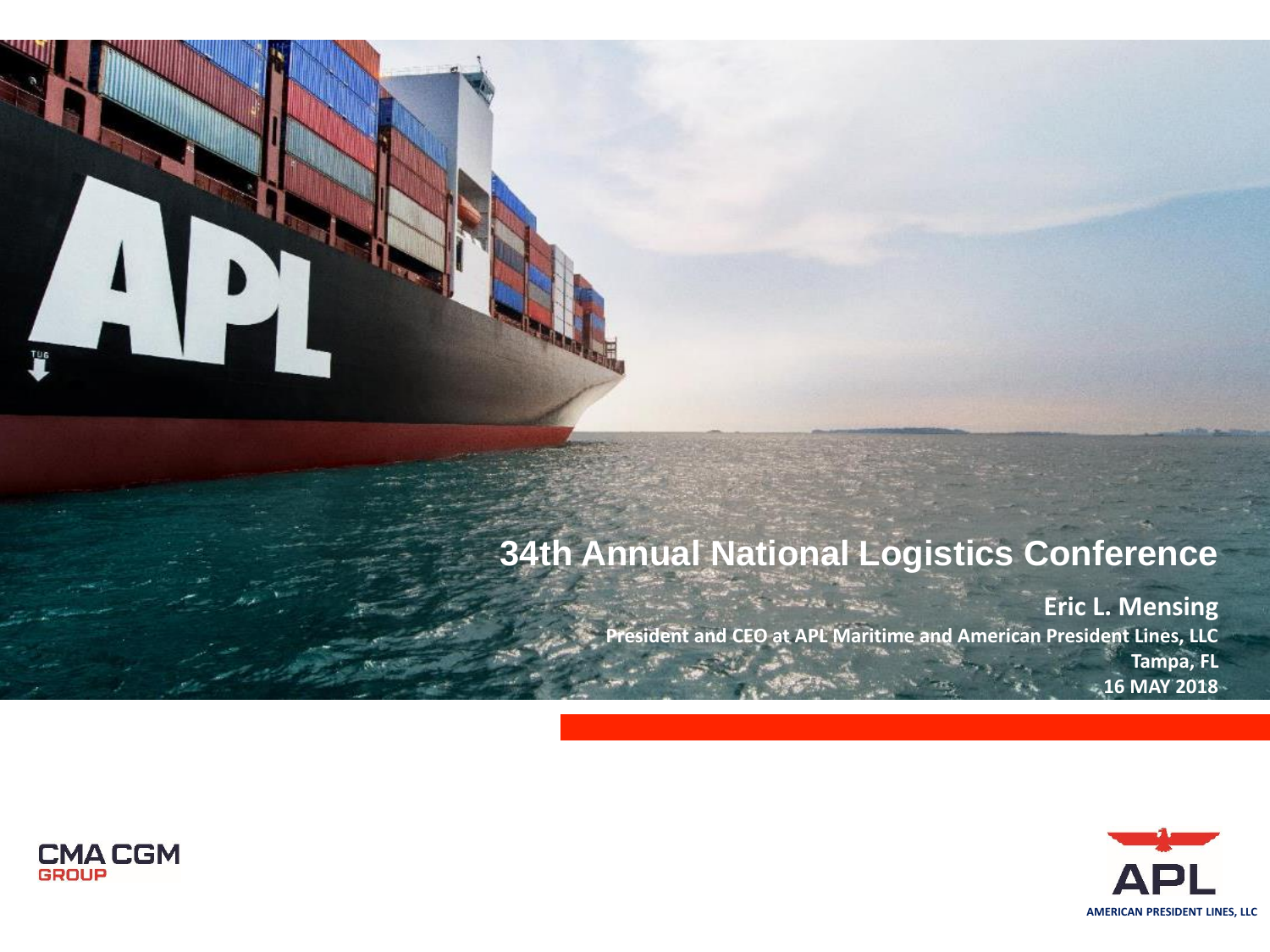# **OPTIMIZING THE ORGANIC AND INDUSTRIAL BASE**

### **WHERE ARE WE? 1**

- 82 US FLAG SHIPS IN INTERNATIONAL TRADE (60 MSP)
- HISTORICAL PARTNERSHIP WITH DOD
- RELIANCE AND PARTNERSHIP IS GROWING
- HOW WE BENEFIT EACH OTHER WHY IT WORKS

# **A TRUE PUBLIC - PRIVATE PARTNERSHIP 2**

- MSP WORKS, BUT HAS CHALLENGES
- VISA WORKS
- TRUSTED / BATTLE-TESTED PARTNERS
- CARGO IS KING

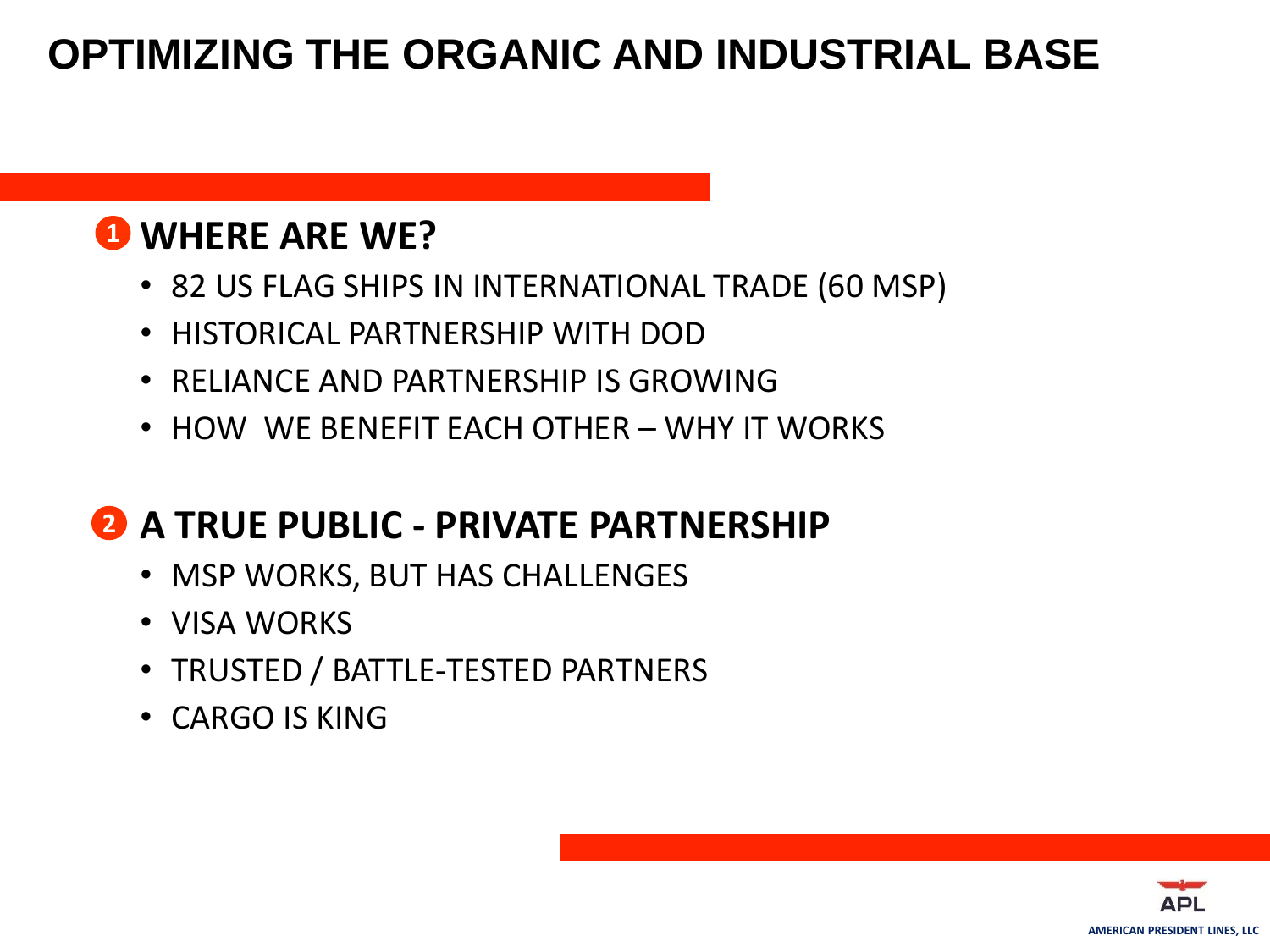#### **OPTIMIZING THE ORGANIC AND INDUSTRIAL BASE - Continued**

### **3** THE WORLD IS CHANGING

- CONTESTED ENVIROMENT / ATTRITION / HIGHER RISK
- COMMUNICATION IS KEY
- COMMERCIAL WORLD IS CHALLENGING
- LABOR SHORTAGES

### **WE SHOULD TAKE THE RELATIONSHIP TO THE NEXT LEVEL 4**

- DIGITIZE AND LEAPFROG COMMERCIAL
- REDUCE REDUNDANCY / BE MORE EFFICIENT
- INCREASE OUTSOURCING / GENERATE MORE CARGO
- RECOGNIZE AND REWARD INNOVATION
- ALIGN STRATEGIC STRATEGY AND CONTRACTING

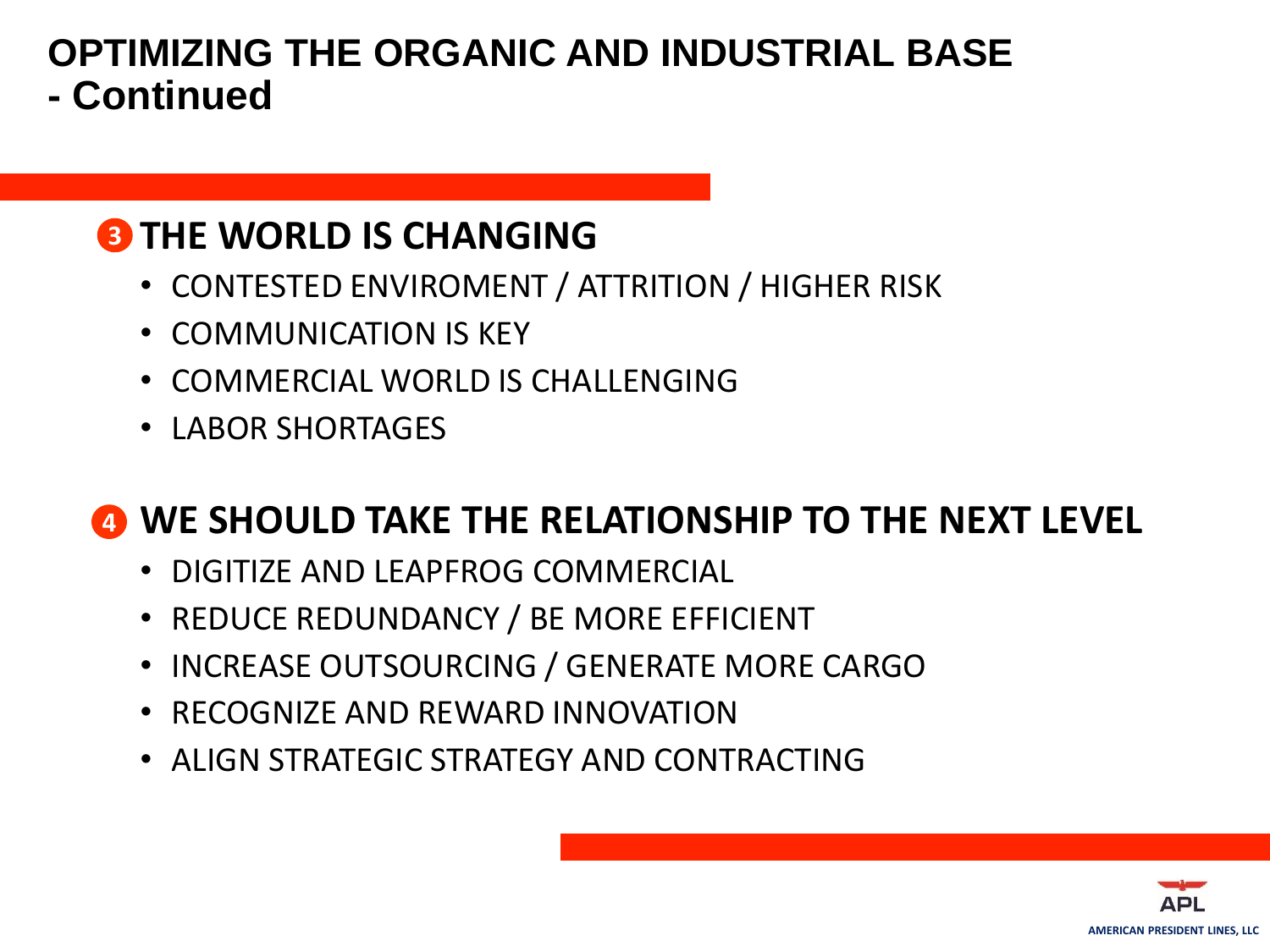# **WHAT IS ON OUR US FLAG SHIPS?**